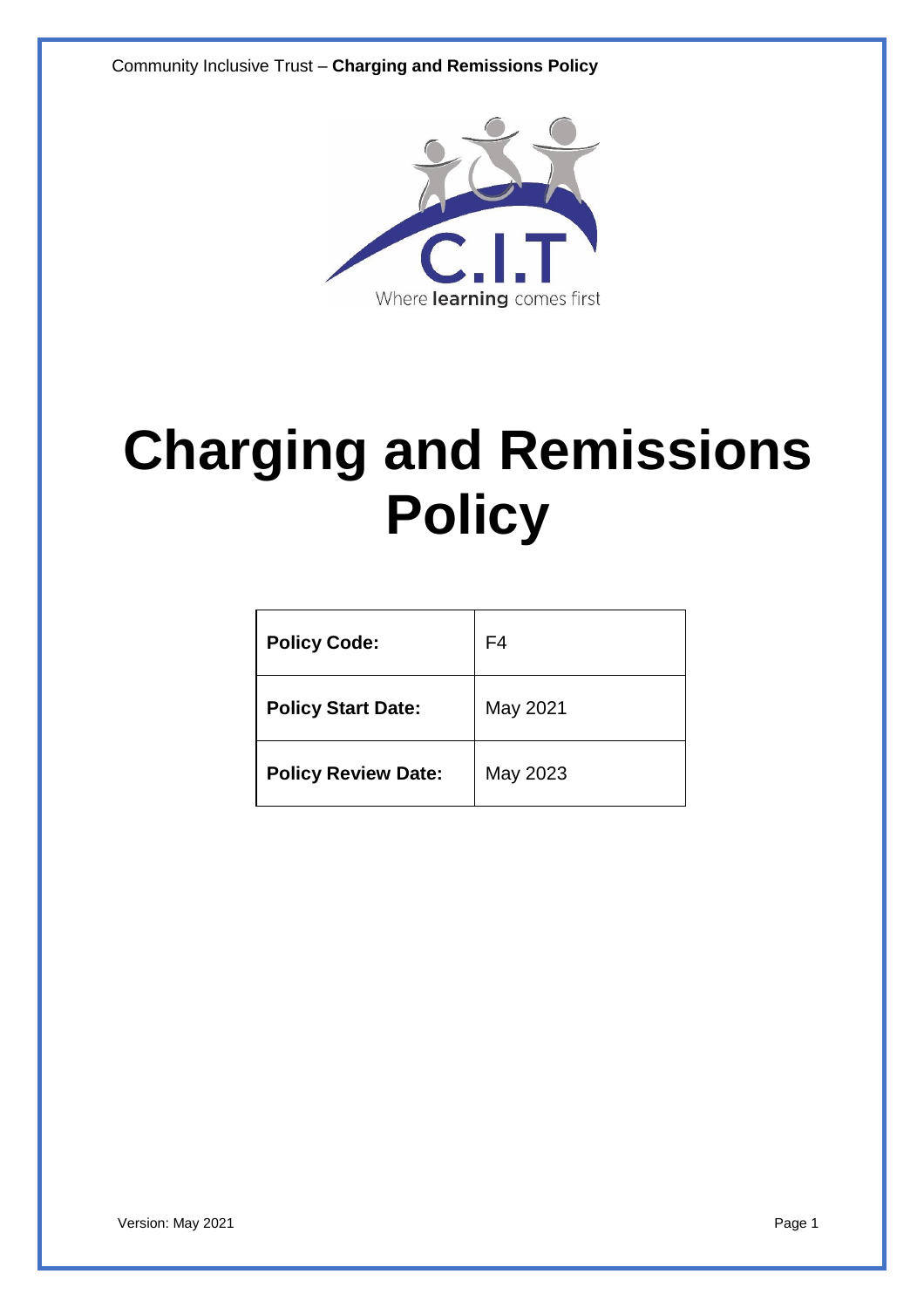## **1. Purpose**

1.1 This policy shows the circumstances under which schools within the Community Inclusive Trust may seek voluntary contributions or charge for activities.

### **2. Scope**

2.1 This policy applies to all school within the Community Inclusive Trust and to any activities in which pupils of the Trust participate.

### **3. The Law**

3.1 The law states that education provided during Academy hours must be free of charge. This definition includes materials, equipment and transport (including public transport, where necessary, to work placements or other offsite education provision) provided in Academy hours by each Academy. No pupil may be left out of an activity because their parents/carers cannot or will not make a contribution of any kind.

### **4. Community Inclusive Trust's Principles**

4.1 No charge can be made for education (see definition – section 3) during school hours. Activities that extend beyond the school day may incur a charge. 'School hours' are those when the academy is actually in session, and do not include the break in the middle of the day.

Trips, visits and practical activities enhance the pupils' learning and broaden their knowledge and experience. These are undertaken with the voluntary contributions of parents.

No pupil will be excluded from an activity during school hours because his or her parents cannot or will not make a voluntary contribution. The opportunity to pay in instalments will be offered to parents who wish to pay in this way.

## **5. Voluntary Contributions**

5.1 Parents may be invited to make voluntary contributions to extend the value of school funds. If a particular activity cannot take place without some help from parents, this will be explained at the planning stage. If a planned activity has to be cancelled any monies received will be returned. Parents will be asked to make voluntary contributions to school trips, visits or for practical activities such as technology. These contributions will not exceed the actual cost. Where an outside provider is used for out of school activities a voluntary contribution will be sought.

#### **6. Breakages**

6.1 In cases of wilful or malicious damage to equipment or breakages, or loss of books on loan to children, the Senior Leader in Charge of School in consultation with the Chair of the Local Governing Body may decide it right to make a charge. Each incident will be dealt with on its own merit and at their discretion.

In case of financial difficulty parents should contact the Senior Leader in Charge of School.

## **7. External References**

Version: May 2021 **Page 2** Page 2